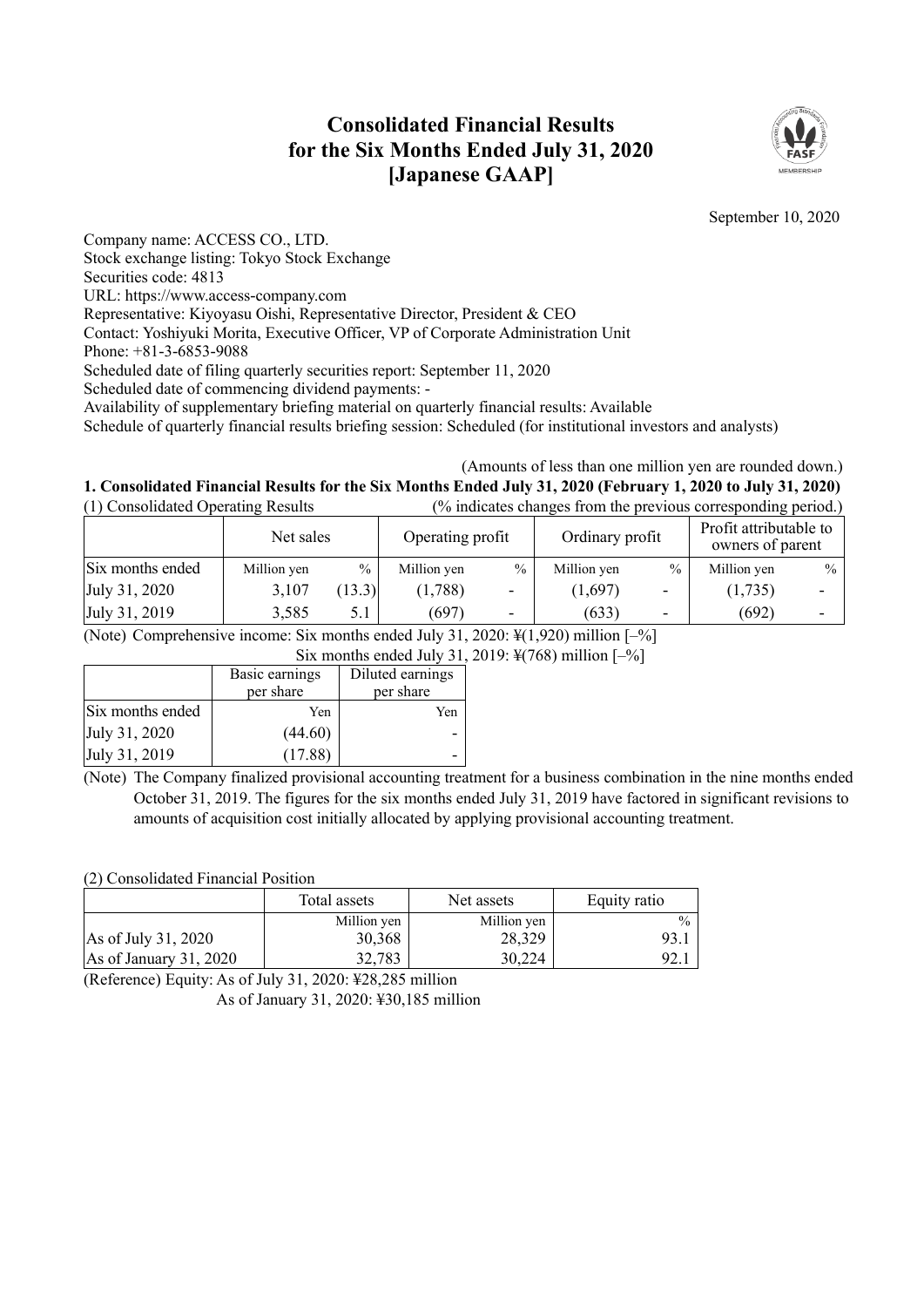## **2. Dividends**

|                                                   | Annual dividends    |                    |                    |          |       |
|---------------------------------------------------|---------------------|--------------------|--------------------|----------|-------|
|                                                   | l st<br>quarter-end | 2nd<br>quarter-end | 3rd<br>quarter-end | Year-end | Total |
|                                                   | Yen                 | Yen                | Yen                | Yen      | Yen   |
| Fiscal year ended January 31, 2020                |                     | $0.00\,$           |                    | 3.00     | 3.00  |
| Fiscal year ending January 31, 2021               |                     | 0.00               |                    |          |       |
| Fiscal year ending January 31, 2021<br>(Forecast) |                     |                    |                    |          |       |

(Note) Revision to the forecast for dividends announced most recently: No

Cash dividend amounts have yet to be determined for the fiscal year ending January 31, 2021.

## **3. Consolidated Financial Results Forecast for the Fiscal Year Ending January 31, 2021 (February 1, 2020 to January 31, 2021)**

(% indicates changes from the previous corresponding period.)

|           | Net sales           | Operating profit               | Ordinary profit | Profit attributable<br>to owners of parent | Basic earnings<br>per share |
|-----------|---------------------|--------------------------------|-----------------|--------------------------------------------|-----------------------------|
|           | Million ven<br>$\%$ | $\frac{0}{0}$ 1<br>Million ven | Million ven     | $\%$<br>% Million ven                      | Yen                         |
| Full year |                     |                                |                 | $\overline{\phantom{0}}$                   |                             |

(Note) Revision to the financial results forecast announced most recently: No

Consolidated financial results forecasts for the fiscal year ending January 31, 2021 have yet to be determined because it is difficult to reasonably forecast the impact of the spread of COVID-19. The Company will promptly release such forecasts as soon as it becomes possible to reasonably estimate financial results.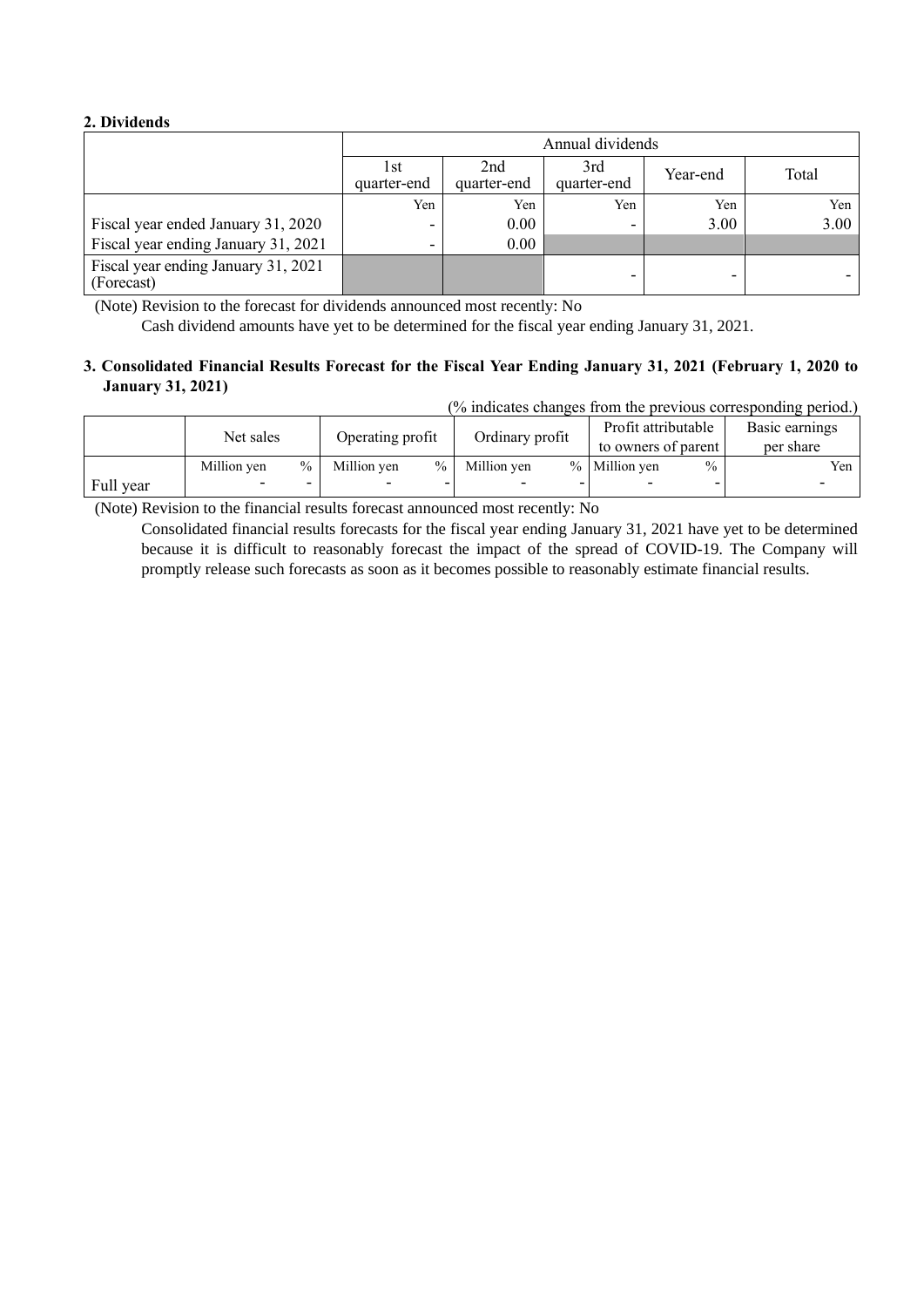### **\* Notes:**

- (1) Changes in significant subsidiaries during the period under review (changes in specified subsidiaries resulting in changes in scope of consolidation): No Newly added: - (Name) - Excluded: - (Name) -
- (2) Accounting policies adopted specifically for the preparation of quarterly consolidated financial statements: No
- (3) Changes in accounting policies, changes in accounting estimates and retrospective restatement
	- 1) Changes in accounting policies due to the revision of accounting standards: No
	- 2) Changes in accounting policies other than 1) above: No
	- 3) Changes in accounting estimates: No
	- 4) Retrospective restatement: No
- (4) Total number of issued shares (common stock)
	- 1) Total number of issued shares at the end of the period (including treasury shares): July 31, 2020: 39,481,700 shares January 31, 2020: 39,375,600 shares
	- 2) Total number of treasury shares at the end of the period: July 31, 2020: 508,780 shares January 31, 2020: 583,546 shares
	- 3) Average number of shares during the period: Six months ended July 31, 2020: 38,899,286 shares Six months ended July 31, 2019: 38,744,650 shares
	- \* The number of treasury shares includes the number of the Company's shares held by the Employee Stock Ownership Plan (six months ended July 31, 2020: 507,500 shares, fiscal year ended January 31, 2020: 582,300 shares).
	- \* These quarterly financial results are outside the scope of quarterly review by certified public accountants or audit firms
	- \* Explanation of the proper use of financial results forecast and other notes

Financial results forecasts stated herein are determined based on information available to the Company and the Group as of the disclosure date of this document and contain various inherent risks and uncertainties. Please be advised that actual results may differ significantly from the financial results forecasts stated herein due to various factors including the economic conditions surrounding the Company and the Group's business, market trends, and exchange rates.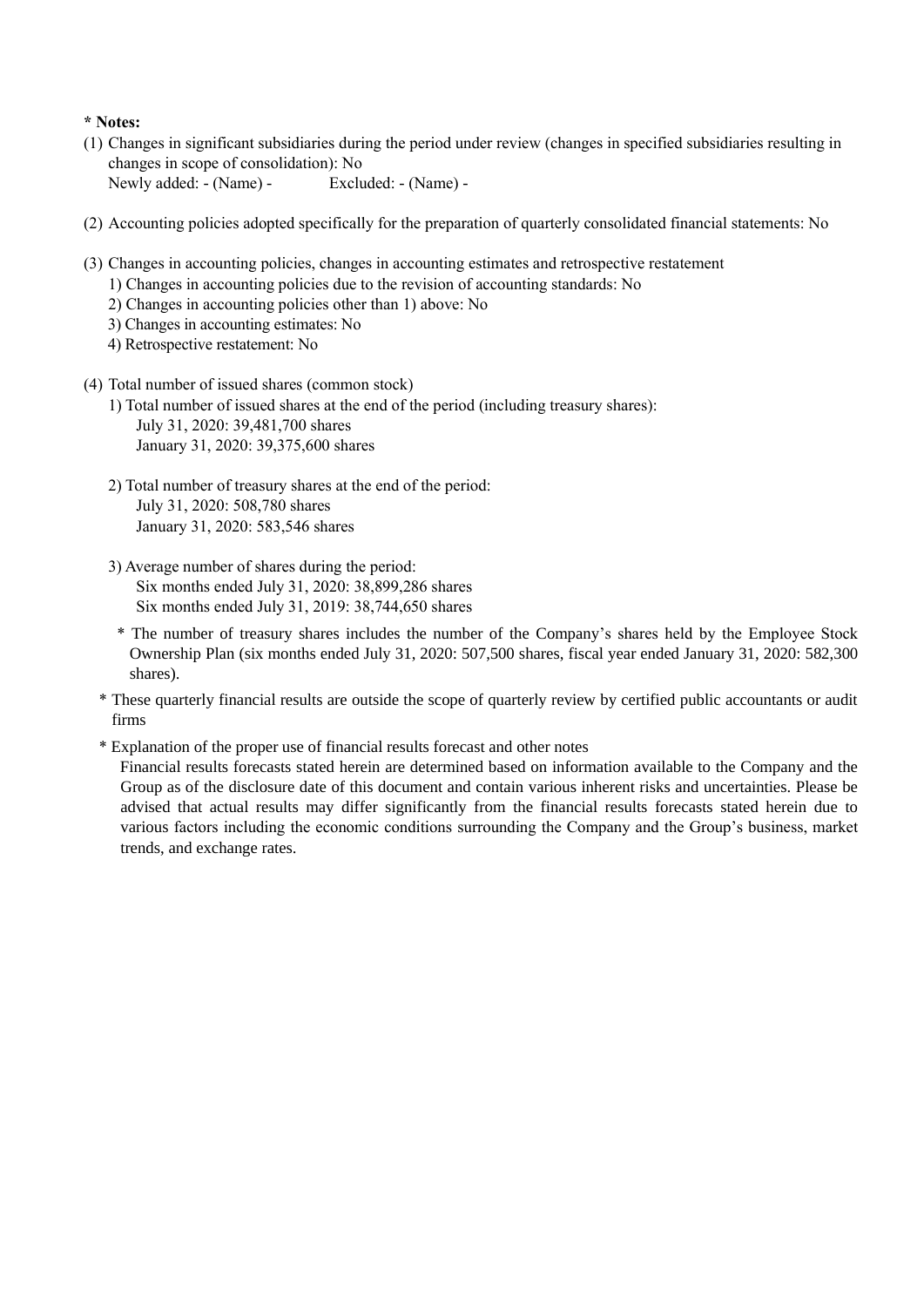Table of Contents

| (3) Explanation of Consolidated Financial Results Forecasts and Other Forward-looking Statements  6 |  |
|-----------------------------------------------------------------------------------------------------|--|
|                                                                                                     |  |
|                                                                                                     |  |
|                                                                                                     |  |
|                                                                                                     |  |
| Quarterly Consolidated Statements of Comprehensive Income (Six Months Ended July 31)  10            |  |
|                                                                                                     |  |
|                                                                                                     |  |
|                                                                                                     |  |
|                                                                                                     |  |
|                                                                                                     |  |
|                                                                                                     |  |
|                                                                                                     |  |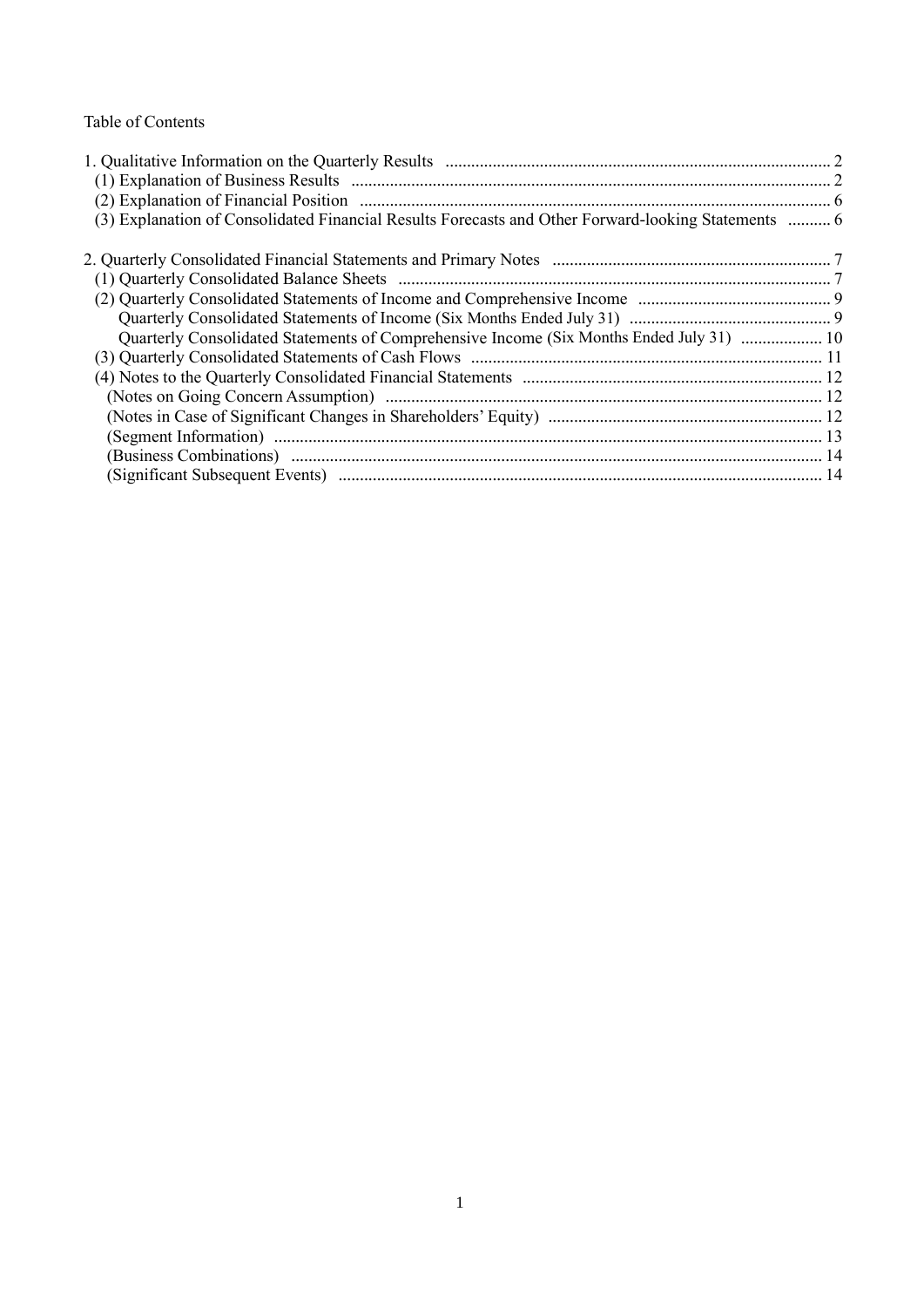### 1. Qualitative Information on the Quarterly Results

### (1) Explanation of Business Results

During the six months ended July 31, 2020 (February 1, 2020 to July 31, 2020), global economic activity began resuming after having stagnated due to the COVID-19 pandemic. Nevertheless, the outlook remains uncertain in part given prevailing concerns as to the possibility of a second or third wave of contagion, and also given that it remains hard to tell when the pandemic might wind down.

Under these circumstances, we see further rationale for promoting digital transformation (DX) from a medium- to long-term perspective, particularly given opportunities posed as a consequence of heightening proliferation of COVID-19. Moreover, against a backdrop of the shift to 5G wireless, we do not anticipate any major changes in prevailing trends involving the need to enhance network infrastructure in alignment with increasing communication traffic, nor do we anticipate any major changes in trends with respect to adoption of white box solutions against a backdrop of demand for reducing associated investment and operating costs, and demand for improving operational flexibility. Accordingly, we deem that the Company does not need to make substantial changes to its growth strategy or its core business segments.

In the short-term, however, the Company's business activities have remained generally constrained due to stagnating economic activity worldwide. During the six months ended July 31, 2020, our customers have accordingly been temporarily curtailing their DX investment amid mounting uncertainties, which has given rise to factors weighing on net sales such that include project downsizing and postponements, a downturn in shipments of final products, as well as delays and interruptions of testing and evaluation of the Company's products. Moreover, despite having implemented various measures to cut costs in light of these circumstances, such initiatives have had limited effect because the Company's costs largely consist of fixed expenditures such as personnel expenses and depreciation.

As a result, for the consolidated business performance for the six months ended July 31, 2020, the Company reported ¥3,107 million in net sales (down 13.3% year-on-year), ¥1,788 million in operating loss (operating loss of ¥697 million in the same period of the previous fiscal year), ¥1,697 million in ordinary loss (ordinary loss of ¥633 million in the same period of the previous fiscal year), and ¥1,735 million in loss attributable to owners of parent (loss attributable to owners of parent of ¥692 million in the same period of the previous fiscal year).

Business results of each business segment are as follows.

### **Domestic Business**

The Group's domestic business is focused on three major fields, as follows. In the IoT field, we provide various IoT solutions utilizing sensor technology, communication technology, cloud technology, etc. In the Web Platform field, we provide embedded software products including the "NetFront® Browser" series, a highperformance, high-functionality web browser with a rich track record of being installed on smart devices, information appliances, and various other devices. In the Digital Publishing field, centered on the EPUB 3 compatible digital publishing solution, "PUBLUS®," we provide publishing solutions that combine advanced expressive ability with the versatility to support a wide range of content, and offer a comprehensive range of products, from user applications to content distribution systems and server systems. In addition, through our Taiwanese subsidiary, we provide the CROS® cloud service, which integrates business support systems and advertising analysis functions, to Japanese mail-order businesses entering Taiwan. We are also working to augment the development of a variety of software and systems with our domestic subsidiary, ACCESS Works Co., Ltd.

In the IoT field, we are promoting the development of various IoT-related products and technologies, including sensors, edge computing engines for IoT gateway devices, and IoT service development and operation platforms. Taking advantage of our strength in providing one-stop services for everything from sensor devices to individual applications and cloud platforms, we are working on securing orders for IoT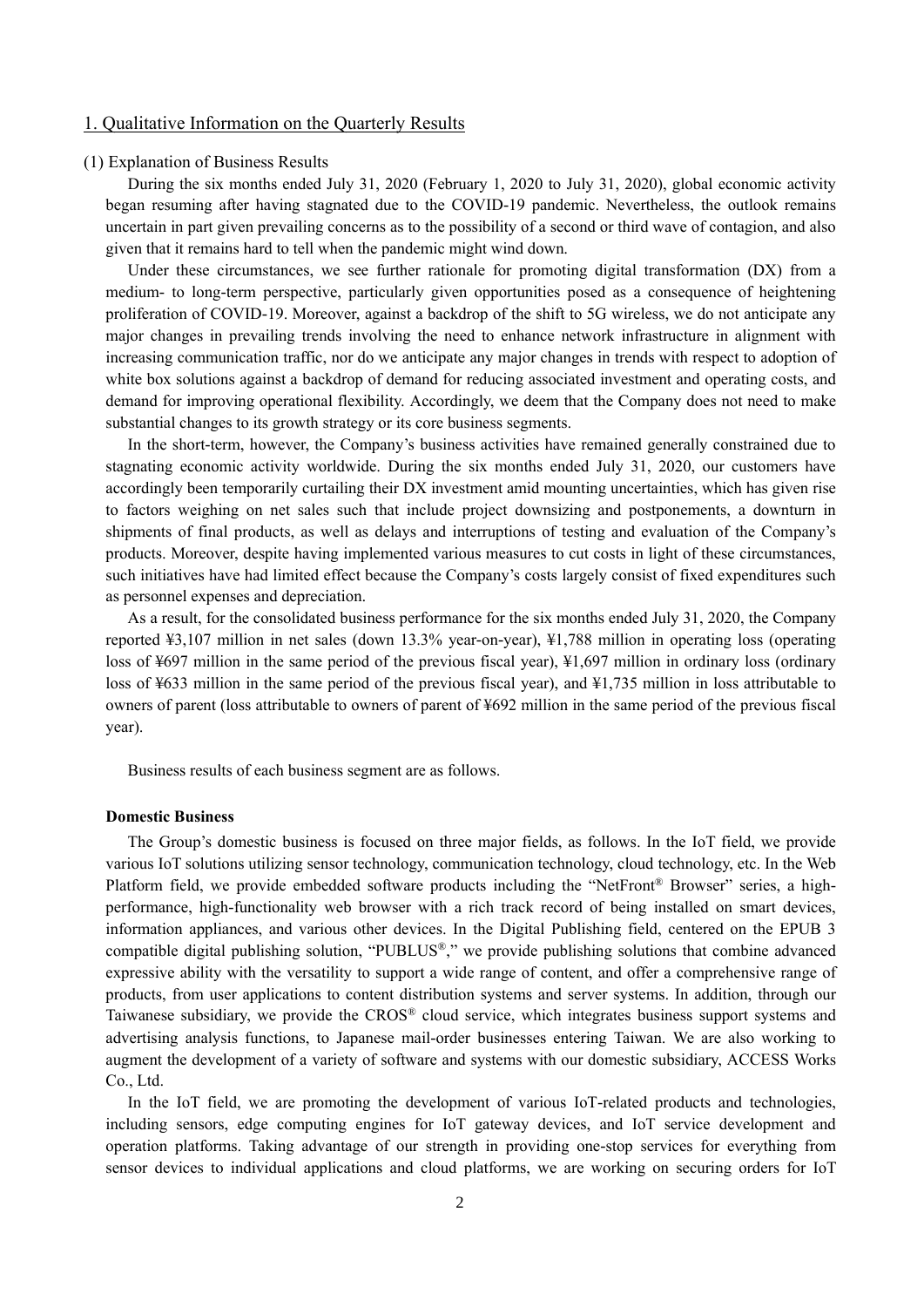service development and construction projects in various industries. In the Web Platform field, while striving to maintain a high market share of TV as a browser application, we are responding to the demand for in-vehicle infotainment that integrates and provides both driving support information, such as traffic information, and entertainment information, such as viewing a variety of content, for in-vehicle equipment. In the Digital Publishing field, we are strengthening our relationships with major publishers and businesses that own proprietary content, and who represent a strong customer base. We are also working to expand our market share and business areas in the steadily growing digital publishing market, by increasing profits through enhancement of platform functions and expanding the range of services provided in response to new business models, such as analysis of subscription histories and promotional support.

With regard to the business performance of this segment for the six months ended July 31, 2020, we received new inquiries in the IoT field for business involving measures to address the proliferation of COVID-19 and workstyle reforms, yet encountered circumstances including downsizing, postponements and discontinuations of IoT service development and construction projects, as a result of our client companies having temporarily curtailed their DX investment amid diminishing economic activity overall and a mounting sense of uncertainty as to the outlook ahead. In the Web Platform field, royalty income has been decreasing due to a downturn in shipments of final products in key markets such as TVs and in-vehicle devices, in conjunction with the proliferation of COVID-19. In the Digital Publishing field, despite generally robust sales of our existing services, we have encountered postponements of service launches involving new projects as a result of constraints having been imposed on business activities. The segment saw net sales and profits decline year-onyear due to the aforementioned factors having weighed on net sales, and as a result of increased depreciation associated with having augmented investment in product development.

|                                 |                                   |                                   | (Million yen)       |
|---------------------------------|-----------------------------------|-----------------------------------|---------------------|
| Domestic Business               | Six months ended<br>July 31, 2019 | Six months ended<br>July 31, 2020 | Year-on-year change |
| Net sales to external customers | 2,468                             | 2,211                             | $(10.4)\%$          |
| Segment profit or loss          | (49)                              | (389)                             |                     |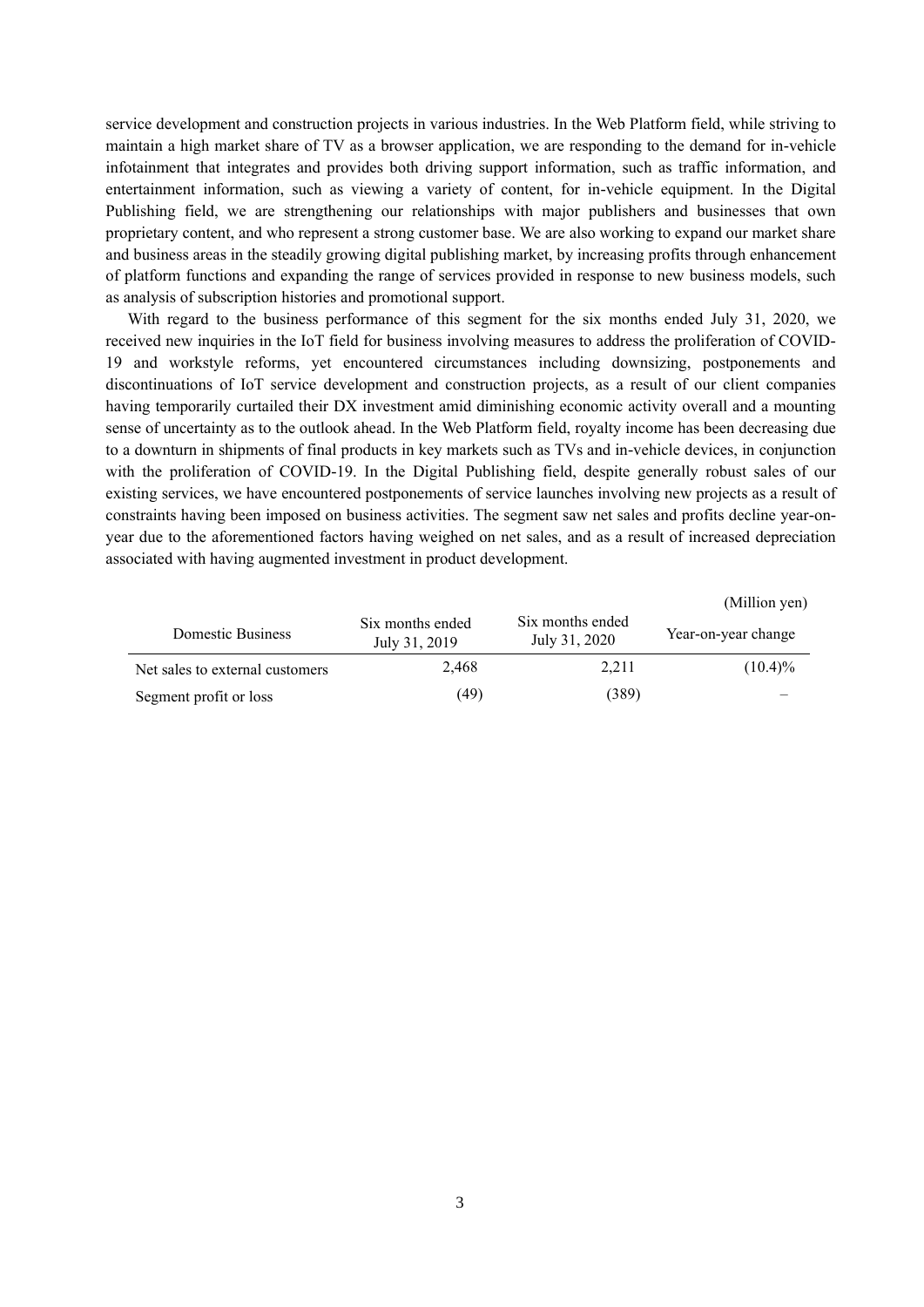### **Overseas Business**

The Company has established local subsidiaries in Germany, China, and South Korea, and is providing web platforms such as browser products for smart devices and information appliance-related fields in overseas markets.

In Germany, we are developing and deploying HTML5 compatible browser solutions suitable for providing a range of high-value-added Internet services for in-vehicle devices, as well as TVs, set-top boxes, and other information appliances that are increasingly being integrated with the web. As a new business, we are striving to expand sales of the "ACCESS Twine™" series, which makes it possible for multimedia content to be securely distributed to all types of smart devices, and enables services for corporate customers, such as viewing history analysis. In particular, we plan to focus on fields for in-vehicle infotainment, where the market is growing along with the development of autonomous driving technology, so that we can provide a high valueadded service platform and build a recurring revenue base.

In China and South Korea, we provide browser products to major local information appliance manufacturers, and are working to deploy solutions locally that are newly developed and commercialized at the head office.

With regard to the business performance of this segment for the six months ended July 31, 2020, net sales and profits declined year-on-year. The decreases are largely attributable to factors associated with proliferation of COVID-19, such that include interruptions of existing projects amid developments such as the shutdowns of customers' factories, lower royalty income due to a downturn in shipments of final products in key markets such as TVs and in-vehicle devices, stagnating business activities among customers in fields for in-vehicle infotainment, which we position as a major growth field in future, and increased depreciation associated with enhanced investment in product development.

|                                 |                                   |                                   | (Million yen)       |
|---------------------------------|-----------------------------------|-----------------------------------|---------------------|
| Overseas Business               | Six months ended<br>July 31, 2019 | Six months ended<br>July 31, 2020 | Year-on-year change |
| Net sales to external customers | 297                               | 164                               | $(44.7)\%$          |
| Segment profit or loss          | (164)                             | (358)                             |                     |

#### **Network Business**

The Company has established local subsidiaries in India, Canada, and other countries, centered on its U.S. subsidiary, IP Infusion Inc., and is working to maintain the foundation of its existing business, the "ZebOS®" series, which is a base software platform for network equipment, while focusing on expanding the OcNOS® business, an integrated Network OS for white box. As we enter the era of 5G, with the expected further increase in communication traffic, the market for white box is growing rapidly in recent years, centered on the U.S., since data center operators, telecommunications carriers, and IXP (Internet Exchange Point) operators see white box as an effective means to significantly reduce network infrastructure capital investment and operation costs, while increasing the degree of freedom in their operations.

In the fiscal year ended January 31, 2020, we concluded a licensing agreement and a business alliance agreement between the Company's consolidated subsidiary, IP Infusion Inc., and a subsidiary of the major U.S. telecommunications and media conglomerate, AT&T Inc., for white box (decoupling of hardware and software) solutions for network equipment for telecommunication carriers. Through these agreements, IP Infusion Inc. serves as a value-added integrator of "DANOS-Vyatta edition" and accordingly provides commercial solutions for telecommunication service providers, flexibly in alignment with use cases from among multiple hardware options. Going forward, we will expand into markets catering to enterprises other than telecommunication service providers, which will involve extending our range of services provided to cover universal customer premise equipment (uCPE) applications, in addition to cell site router (CSR) applications in common platforms for both wide area and local area networking for telecommunication service providers we have been offering thus far. We are steadily amassing a track record of companies adopting our solutions. For instance, IP Infusion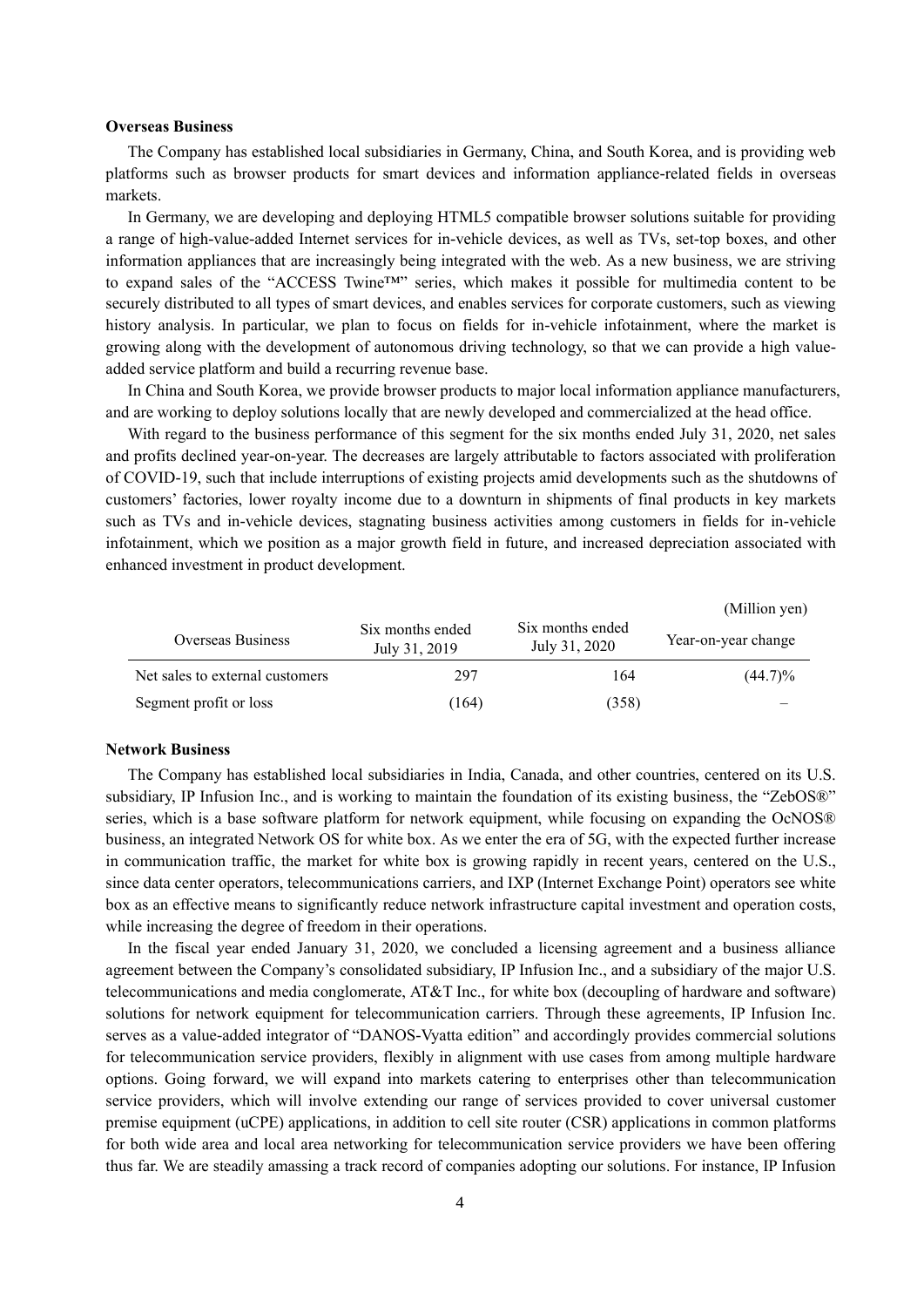Inc. announced in July that Taiwanese telecommunication service provider Asia Pacific Telecom (APT) had decided to adopt IP Infusion Inc.'s white box solutions for building its own 5G mobile network and that Chilebased telecommunication service provider Mundo Pacífico had selected IP Infusion Inc. as a solution supplier in adopting Latin America's first white box optical network, amid its plans to increase the capacity of its networks in major cities of central Chile.

With regard to the business performance of this segment for the six months ended July 31, 2020, net sales and profits declined year-on-year. The decreases are attributable to a situation where the restrictions on procurement of human resources and equipment due to proliferation of COVID-19 caused delays and interruptions in testing and evaluation with respect to projects involving testing and evaluation of the Company's products looking toward future commercial applications. The decreases are also attributable to upfront increases in depreciation associated with having augmented investment in product development, upon having postponed the overall timing of order receipts given the likelihood that requisite testing and evaluation timelines extending to order receipt will be longer than initially anticipated. Although we are behind schedule relative to initial expectations in terms of progress achieved in business activities involving white box solutions, as noted previously we do not anticipate any major changes in prevailing trends involving increasing demand for white box solutions against a backdrop of the shift to 5G wireless. Going forward, we will accelerate our business activities as we draw on knowledge gained through our experience with APT and Mundo Pacífico as they adopt our solutions, thereby proposing solutions to customers on a remote basis and leveraging our experience with solution adoption.

|                                 |                                   |                                   | (Million yen)       |
|---------------------------------|-----------------------------------|-----------------------------------|---------------------|
| <b>Network Business</b>         | Six months ended<br>July 31, 2019 | Six months ended<br>July 31, 2020 | Year-on-year change |
| Net sales to external customers | 819                               | 731                               | $(10.7)\%$          |
| Segment profit or loss          | (479)                             | (1,040)                           |                     |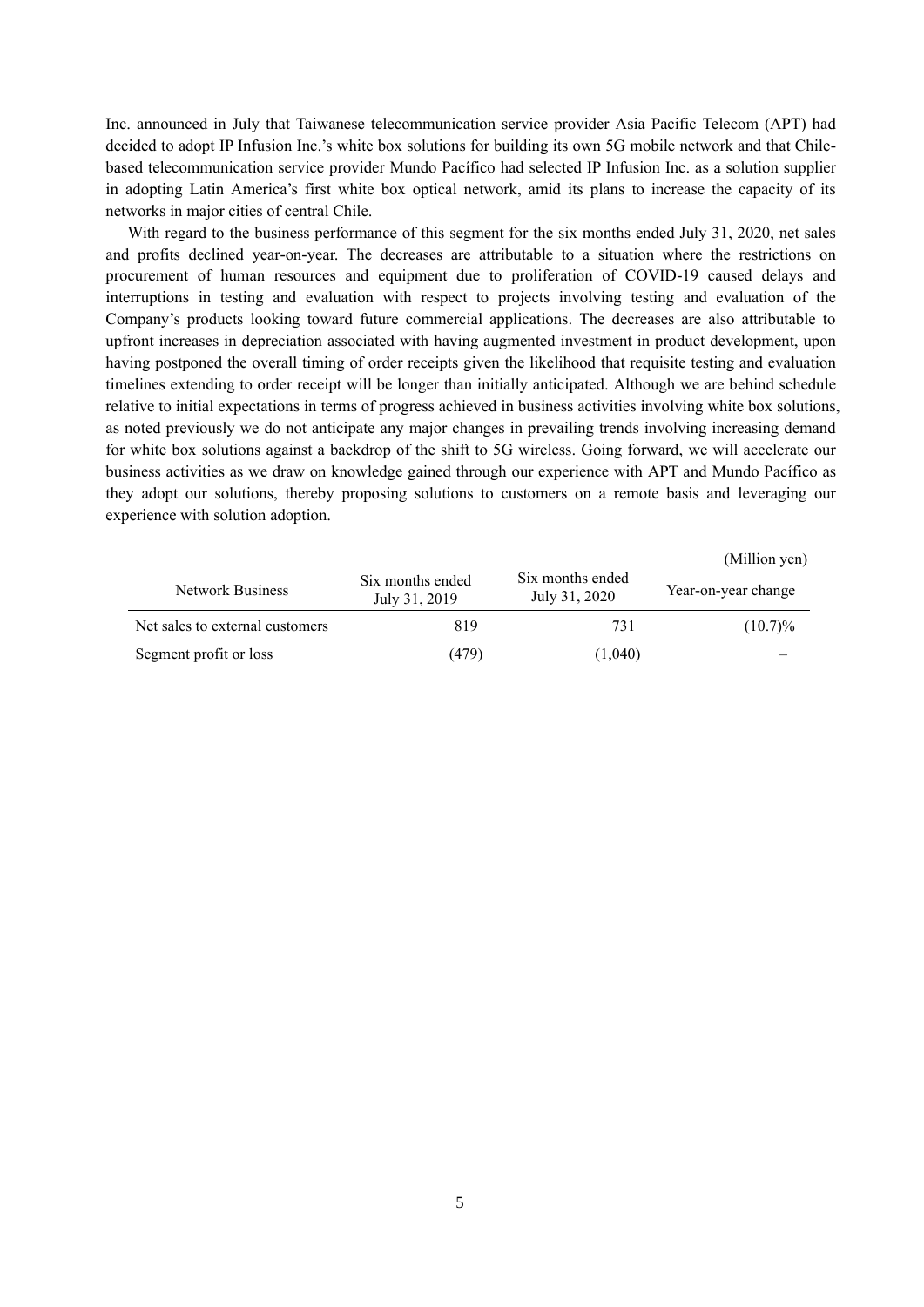(2) Explanation of Financial Position

Total assets as of the end of the consolidated six months under review decreased by ¥2,415 million from the end of the previous fiscal year to ¥30,368 million. This was mainly due to a decrease in notes and accounts receivable – trade, despite an increase in software caused by the Company's enhanced investment in product development.

Total liabilities decreased by ¥520 million from the end of the previous fiscal year to ¥2,038 million. This was mainly due to decreases in income taxes payable and accounts payable - trade.

Net assets decreased by ¥1,894 million from the end of the previous fiscal year to ¥28,329 million due mainly to the payment of cash dividends paid and ¥1,735 million in loss attributable to owners of parent.

### (3) Explanation of Consolidated Financial Results Forecasts and Other Forward-looking Statements

Please refer to the "Notice Regarding Revisions of the Consolidated Financial Results Forecast for the Six Months Ending July 31, 2020 and Revisions of the Consolidated Financial Results Forecast and Dividend Forecast for the Fiscal Year Ending January 31, 2021" (available in Japanese only), released on July 21, 2020.

Withdrawing the consolidated financial results forecast and dividend forecast for the fiscal year ending January 31, 2021, released on March 13, 2020, the Company has left them undetermined. Factors attributable to this decision include the fact that the consolidated financial results forecast as of July 21, 2020 for the six months ended July 31, 2020 fell short of its initial forecasts and the fact that potential effects that stagnating business activities and restrictions imposed on such activities will have on our full-year consolidated business performance remain uncertain at this point in time due to proliferation of COVID-19. We will release these forecasts when we have reached a stage where it is possible to come up with reasonable projections of our earnings results.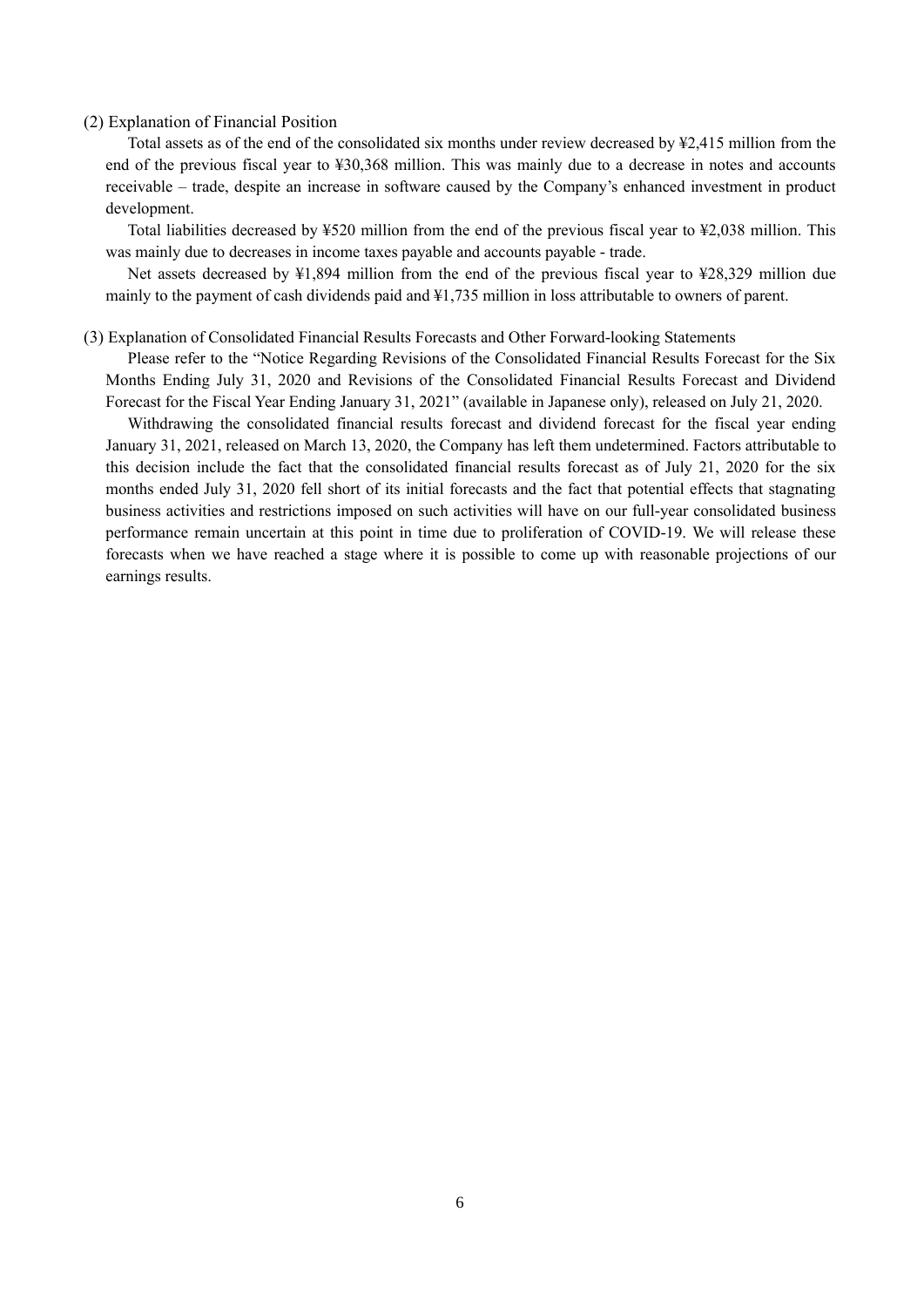# 2. Quarterly Consolidated Financial Statements and Primary Notes

(1) Quarterly Consolidated Balance Sheets

|                                       |                        | (Thousand yen)      |
|---------------------------------------|------------------------|---------------------|
|                                       | As of January 31, 2020 | As of July 31, 2020 |
| Assets                                |                        |                     |
| Current assets                        |                        |                     |
| Cash and deposits                     | 19,282,203             | 18,134,507          |
| Notes and accounts receivable - trade | 4,184,518              | 2,266,891           |
| <b>Securities</b>                     | 116,511                | 88,053              |
| Merchandise and finished goods        | 20,747                 | 46,247              |
| Work in process                       | 38,220                 | 201,006             |
| Other                                 | 741,629                | 1,014,043           |
| Allowance for doubtful accounts       | (76, 434)              | (94,062)            |
| Total current assets                  | 24,307,397             | 21,656,688          |
| Non-current assets                    |                        |                     |
| Property, plant and equipment         |                        |                     |
| Buildings and structures              | 407,767                | 428,448             |
| Accumulated depreciation              | (173, 661)             | (182, 452)          |
| Buildings and structures, net         | 234,105                | 245,995             |
| Tools, furniture and fixtures         | 840,749                | 868,112             |
| Accumulated depreciation              | (700, 204)             | (724, 195)          |
| Tools, furniture and fixtures, net    | 140,544                | 143,917             |
| Leased assets                         | 49,184                 | 47,207              |
| Accumulated depreciation              | (14,060)               | (21,025)            |
| Leased assets, net                    | 35,123                 | 26,182              |
| Right of use assets                   | 104,616                | 102,534             |
| Accumulated depreciation              | (35, 217)              | (52, 297)           |
| Right of use assets, net              | 69,398                 | 50,237              |
| Total property, plant and equipment   | 479,172                | 466,332             |
| Intangible assets                     |                        |                     |
| Software                              | 5,312,171              | 5,644,791           |
| Goodwill                              | 1,159,667              | 1,022,349           |
| Other                                 | 439,808                | 368,377             |
| Total intangible assets               | 6,911,647              | 7,035,519           |
| Investments and other assets          |                        |                     |
| Investment securities                 | 442,174                | 450,425             |
| Deferred tax assets                   | 336,991                | 339,843             |
| Other                                 | 327,235                | 435,908             |
| Allowance for doubtful accounts       | (21, 126)              | (16, 495)           |
| Total investments and other assets    | 1,085,274              | 1,209,682           |
| Total non-current assets              | 8,476,095              | 8,711,533           |
| Total assets                          | 32,783,492             | 30,368,221          |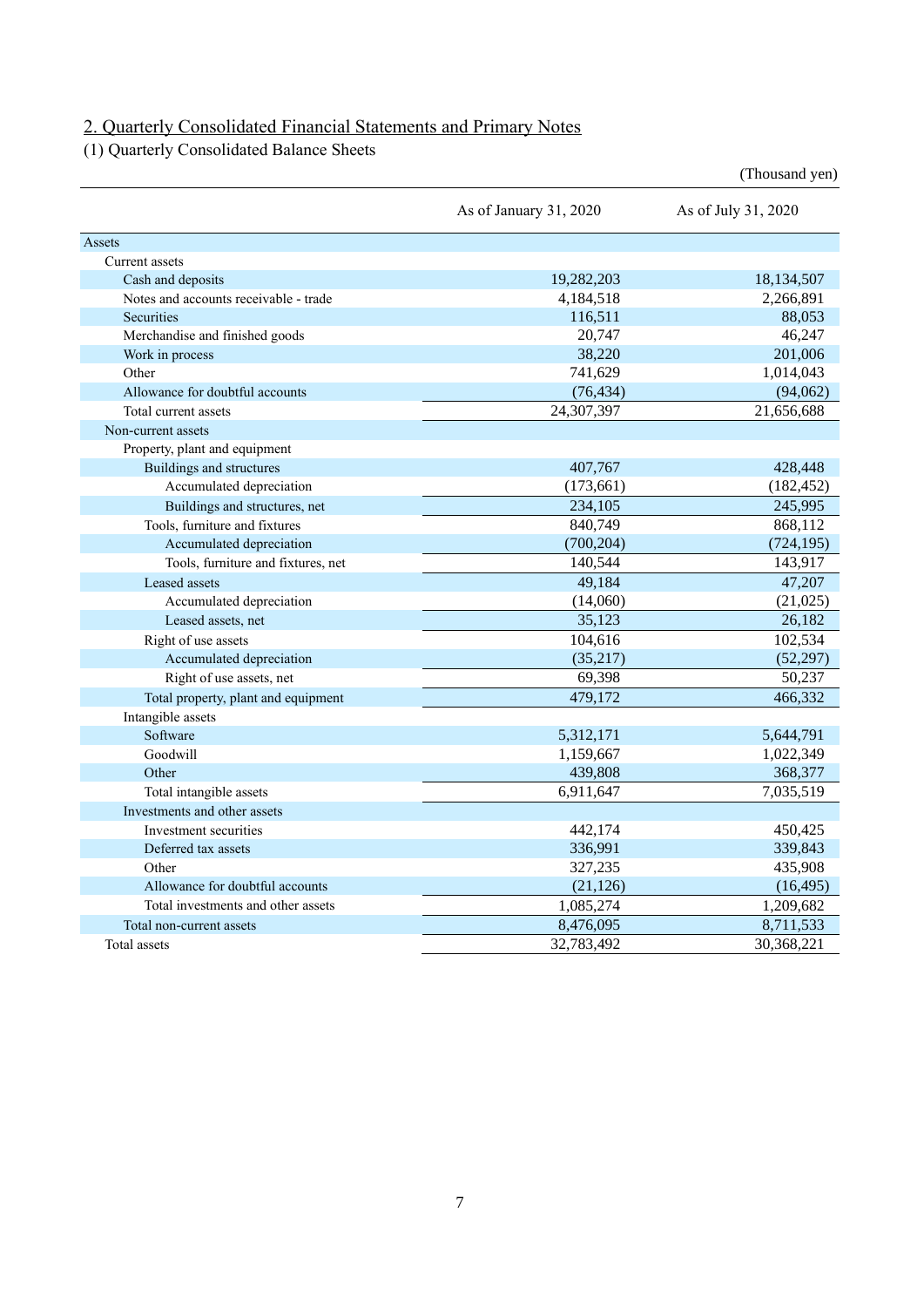(Thousand yen)

|                                                       | As of January 31, 2020 | As of July 31, 2020 |
|-------------------------------------------------------|------------------------|---------------------|
| Liabilities                                           |                        |                     |
| <b>Current liabilities</b>                            |                        |                     |
| Accounts payable - trade                              | 404,519                | 293,546             |
| Income taxes payable                                  | 143,237                | 29,347              |
| Provision for bonuses                                 | 154,430                | 124,167             |
| Provision for loss on order received                  | 1,481                  |                     |
| Provision for share-based remuneration                | 45,418                 | 24,908              |
| Other                                                 | 1,155,523              | 1,007,626           |
| Total current liabilities                             | 1,904,610              | 1,479,596           |
| Non-current liabilities                               |                        |                     |
| Deferred tax liabilities                              | 19,906                 | 15,712              |
| Retirement benefit liability                          | 176,245                | 188,934             |
| Asset retirement obligations                          | 140,382                | 140,762             |
| Long-term accounts payable - other                    | 205,734                | 112,461             |
| Other                                                 | 112,321                | 100,832             |
| Total non-current liabilities                         | 654,591                | 558,703             |
| <b>Total liabilities</b>                              | 2,559,201              | 2,038,299           |
| Net assets                                            |                        |                     |
| Shareholders' equity                                  |                        |                     |
| Share capital                                         | 29,424,334             | 29,472,663          |
| Capital surplus                                       | 37,620                 | 85,948              |
| Retained earnings                                     | 3,520,152              | 1,667,016           |
| Treasury shares                                       | (345, 955)             | (302,745)           |
| Total shareholders' equity                            | 32,636,151             | 30,922,883          |
| Accumulated other comprehensive income                |                        |                     |
| Valuation difference on available-for-sale securities | 32,301                 | 22,258              |
| Foreign currency translation adjustment               | (2,483,315)            | (2,659,390)         |
| Total accumulated other comprehensive income          | (2,451,013)            | (2,637,131)         |
| Share acquisition rights                              | 35,222                 | 39,312              |
| Non-controlling interests                             | 3,930                  | 4,856               |
| Total net assets                                      | 30,224,291             | 28,329,921          |
| Total liabilities and net assets                      | 32,783,492             | 30,368,221          |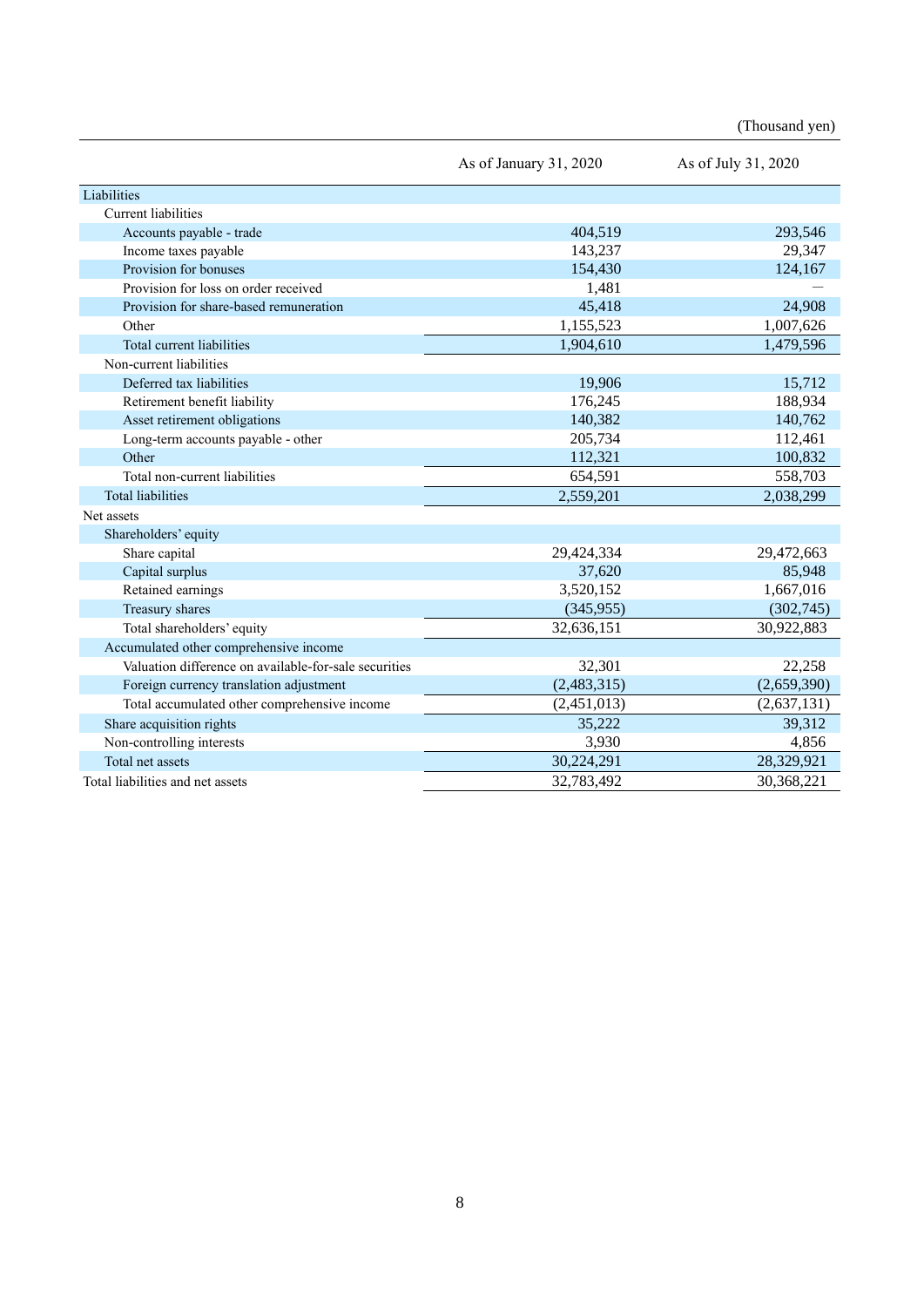# (2) Quarterly Consolidated Statements of Income and Comprehensive Income

# Quarterly Consolidated Statements of Income

Six Months Ended July 31

|                                                                  |                                           | (Thousand yen)                            |
|------------------------------------------------------------------|-------------------------------------------|-------------------------------------------|
|                                                                  | For the six months<br>ended July 31, 2019 | For the six months<br>ended July 31, 2020 |
| Net sales                                                        | 3,585,470                                 | 3,107,677                                 |
| Cost of sales                                                    | 2,334,632                                 | 2,925,343                                 |
| Gross profit                                                     | 1,250,837                                 | 182,333                                   |
| Selling, general and administrative expenses                     | 1,948,400                                 | 1,971,056                                 |
| Operating loss                                                   | (697, 562)                                | (1,788,722)                               |
| Non-operating income                                             |                                           |                                           |
| Interest income                                                  | 11,534                                    | 6,276                                     |
| Gain on investments in investment partnerships                   |                                           | 1,209                                     |
| Share of profit of entities accounted for using equity<br>method |                                           | 28,238                                    |
| Refunded consumption taxes                                       | 2,775                                     | 4,553                                     |
| Fair value adjustment of contingent consideration                | 62,806                                    | 96,640                                    |
| Other                                                            | 1,968                                     | 595                                       |
| Total non-operating income                                       | 79,085                                    | 137,513                                   |
| Non-operating expenses                                           |                                           |                                           |
| Interest expenses                                                | 4,385                                     | 1,739                                     |
| Share of loss of entities accounted for using equity<br>method   | 1,656                                     |                                           |
| Loss on investments in investment partnerships                   | 4,762                                     |                                           |
| Foreign exchange losses                                          | 3,715                                     | 44,673                                    |
| Other                                                            | 65                                        | 57                                        |
| Total non-operating expenses                                     | 14,586                                    | 46,470                                    |
| Ordinary loss                                                    | (633,063)                                 | (1,697,679)                               |
| Extraordinary income                                             |                                           |                                           |
| Gain on reversal of share acquisition rights                     | 11,528                                    |                                           |
| Total extraordinary income                                       | 11,528                                    |                                           |
| Loss before income taxes                                         | (621, 534)                                | (1,697,679)                               |
| Income taxes - current                                           | 62,885                                    | 38,978                                    |
| Income taxes - deferred                                          | 8,055                                     | (2,540)                                   |
| Total income taxes                                               | 70,941                                    | 36,437                                    |
| Loss                                                             | (692, 475)                                | (1,734,116)                               |
| Profit attributable to non-controlling interests                 | 378                                       | 895                                       |
| Loss attributable to owners of parent                            | (692, 853)                                | (1,735,012)                               |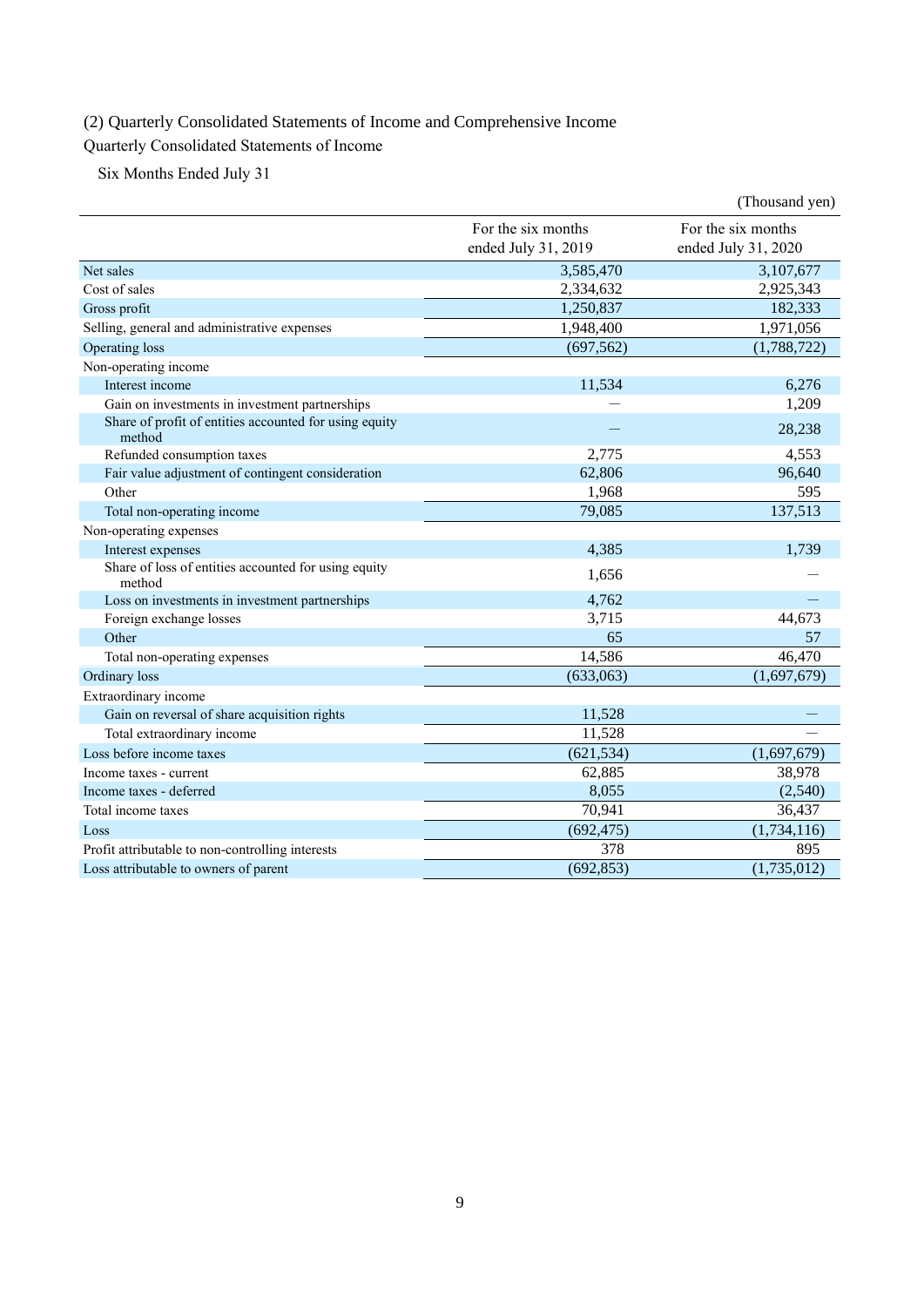# Quarterly Consolidated Statements of Comprehensive Income

Six Months Ended July 31

|                                                                   |                                           | (Thousand yen)                            |
|-------------------------------------------------------------------|-------------------------------------------|-------------------------------------------|
|                                                                   | For the six months<br>ended July 31, 2019 | For the six months<br>ended July 31, 2020 |
| Loss                                                              | (692, 475)                                | (1,734,116)                               |
| Other comprehensive income                                        |                                           |                                           |
| Valuation difference on available-for-sale securities             | 100,630                                   | (10,042)                                  |
| Foreign currency translation adjustment                           | (176,437)                                 | (176, 044)                                |
| Total other comprehensive income                                  | (75, 807)                                 | (186, 086)                                |
| Comprehensive income                                              | (768,282)                                 | (1,920,203)                               |
| Comprehensive income attributable to                              |                                           |                                           |
| Comprehensive income attributable to owners of parent             | (768, 569)                                | (1,921,129)                               |
| Comprehensive income attributable to non-controlling<br>interests | 286                                       | 926                                       |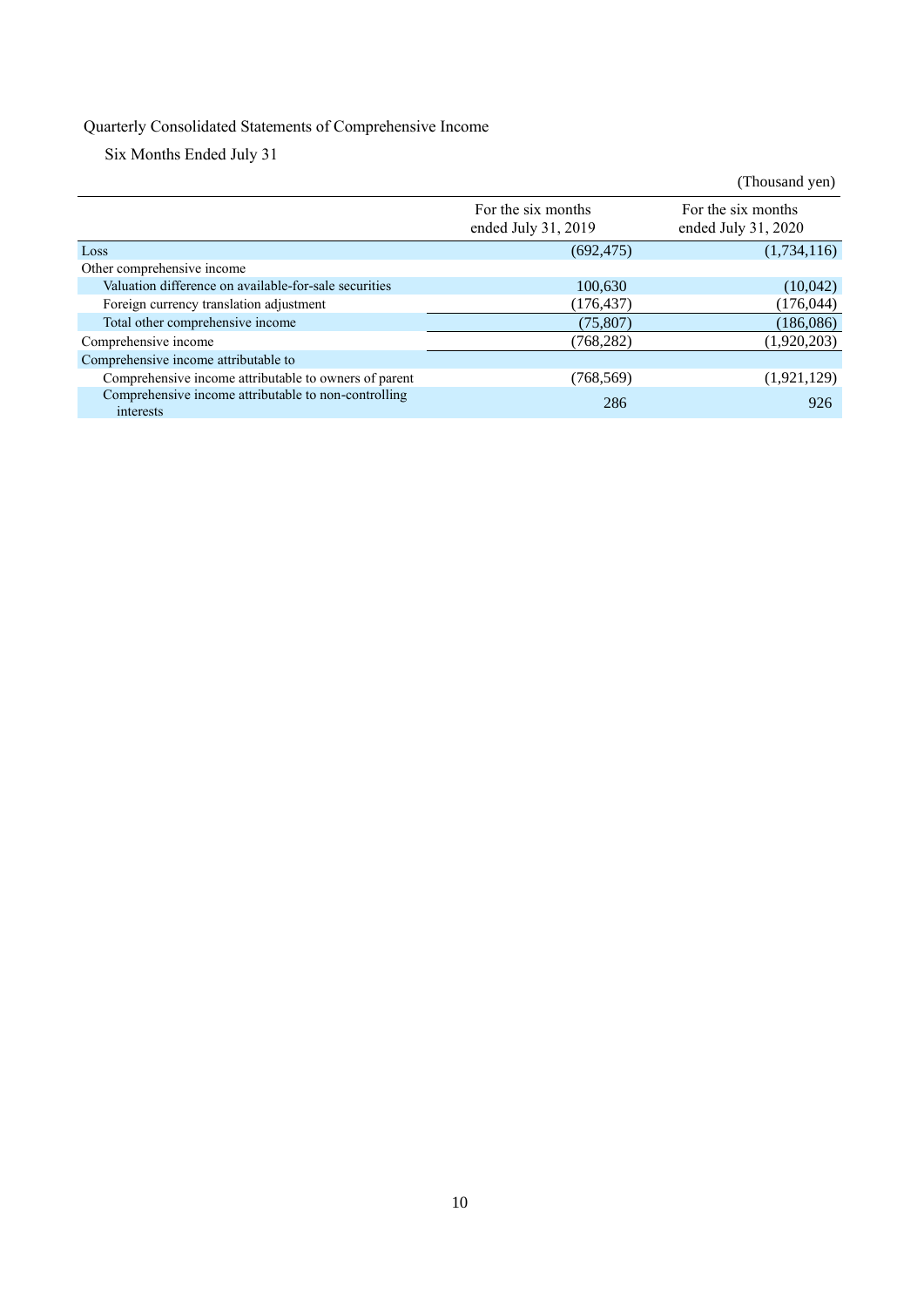# (3) Quarterly Consolidated Statements of Cash Flows

|                                                                                     |                                           | (Thousand yen)                            |
|-------------------------------------------------------------------------------------|-------------------------------------------|-------------------------------------------|
|                                                                                     | For the six months<br>ended July 31, 2019 | For the six months<br>ended July 31, 2020 |
| Cash flows from operating activities                                                |                                           |                                           |
| Loss before income taxes                                                            | (621, 534)                                | (1,697,679)                               |
| Depreciation                                                                        | 528,190                                   | 1,153,355                                 |
| Amortization of goodwill                                                            | 70,760                                    | 96,072                                    |
| Interest and dividend income                                                        | (11,960)                                  | (6,282)                                   |
| Share of loss (profit) of entities accounted for using<br>equity method             | 1,656                                     | (28, 238)                                 |
| Loss (gain) on investments in investment partnerships                               | 4,762                                     | (1,209)                                   |
| Interest expenses                                                                   | 4,369                                     | 1,739                                     |
| Foreign exchange losses (gains)                                                     | 2,317                                     | 11,677                                    |
| Gain on reversal of share acquisition rights                                        | (11,528)                                  |                                           |
| Decrease (increase) in trade receivables                                            | 935,406                                   | 1,861,616                                 |
| Decrease (increase) in inventories                                                  | (44, 569)                                 | (188, 305)                                |
| Increase (decrease) in trade payables                                               | 75,504                                    | (103, 668)                                |
| Increase (decrease) in allowance for doubtful accounts                              | 671                                       | 14,286                                    |
| Increase (decrease) in provision for bonuses                                        | 29,296                                    | (28,760)                                  |
| Increase (decrease) in provision for loss on order<br>received                      | (4,621)                                   | (1,481)                                   |
| Increase (decrease) in provision for share-based<br>remuneration                    |                                           | 23,246                                    |
| Increase (decrease) in retirement benefit liability                                 | 29,519                                    | 12,689                                    |
| Other, net                                                                          | (181, 640)                                | (510, 694)                                |
| Subtotal                                                                            | 806,598                                   | 608,363                                   |
| Interest and dividends received                                                     | 20,579                                    | 29,340                                    |
| Interest paid                                                                       | (4,369)                                   | (1,739)                                   |
| Income taxes paid                                                                   | (102, 287)                                | (106, 849)                                |
| Net cash provided by (used in) operating activities                                 | 720,521                                   | 529,115                                   |
| Cash flows from investing activities                                                |                                           |                                           |
| Payments into time deposits                                                         | (157,269)                                 | (69,072)                                  |
| Proceeds from withdrawal of time deposits                                           | 128,829                                   | 82,763                                    |
| Purchase of property, plant and equipment                                           | (99, 852)                                 | (67, 584)                                 |
| Proceeds from sales of property, plant and equipment                                | 1,975                                     |                                           |
| Purchase of intangible assets<br>Purchase of investment securities                  | (1,626,817)                               | (1,449,847)                               |
| Proceeds from sales of investment securities                                        | (12,806)                                  | (18, 974)                                 |
| Decrease (increase) in short-term loans receivable                                  |                                           | 3,114                                     |
| Payment for guarantee deposits                                                      | (9, 867)                                  | 12,190<br>(357)                           |
| Proceeds from refund of leasehold and guarantee                                     |                                           |                                           |
| deposits                                                                            | 15,930                                    | 30                                        |
| Purchase of shares of subsidiaries resulting in change in<br>scope of consolidation | (707,706)                                 |                                           |
| Net cash provided by (used in) investing activities                                 | (2,467,584)                               | (1,507,737)                               |
| Cash flows from financing activities                                                |                                           |                                           |
| Repayments of short-term borrowings                                                 | (30,909)                                  |                                           |
| Purchase of treasury shares                                                         |                                           | (33)                                      |
| Dividends paid                                                                      | (116,025)                                 | (116,870)                                 |
| Income from refund of restricted deposits                                           |                                           | 161,610                                   |
| Payments into restricted deposits                                                   | (161, 685)                                |                                           |
| Other, net                                                                          | (19,652)                                  | (23, 849)                                 |
| Net cash provided by (used in) financing activities                                 | (328, 272)                                | 20,856                                    |
| Effect of exchange rate change on cash and cash equivalents                         | (88, 187)                                 | (33, 351)                                 |
| Net increase (decrease) in cash and cash equivalents                                | (2,163,522)                               | (991, 116)                                |
| Cash and cash equivalents at beginning of period                                    | 22,678,428                                | 19,069,369                                |
| Cash and cash equivalents at end of period                                          | 20,514,906                                | 18,078,253                                |
|                                                                                     |                                           |                                           |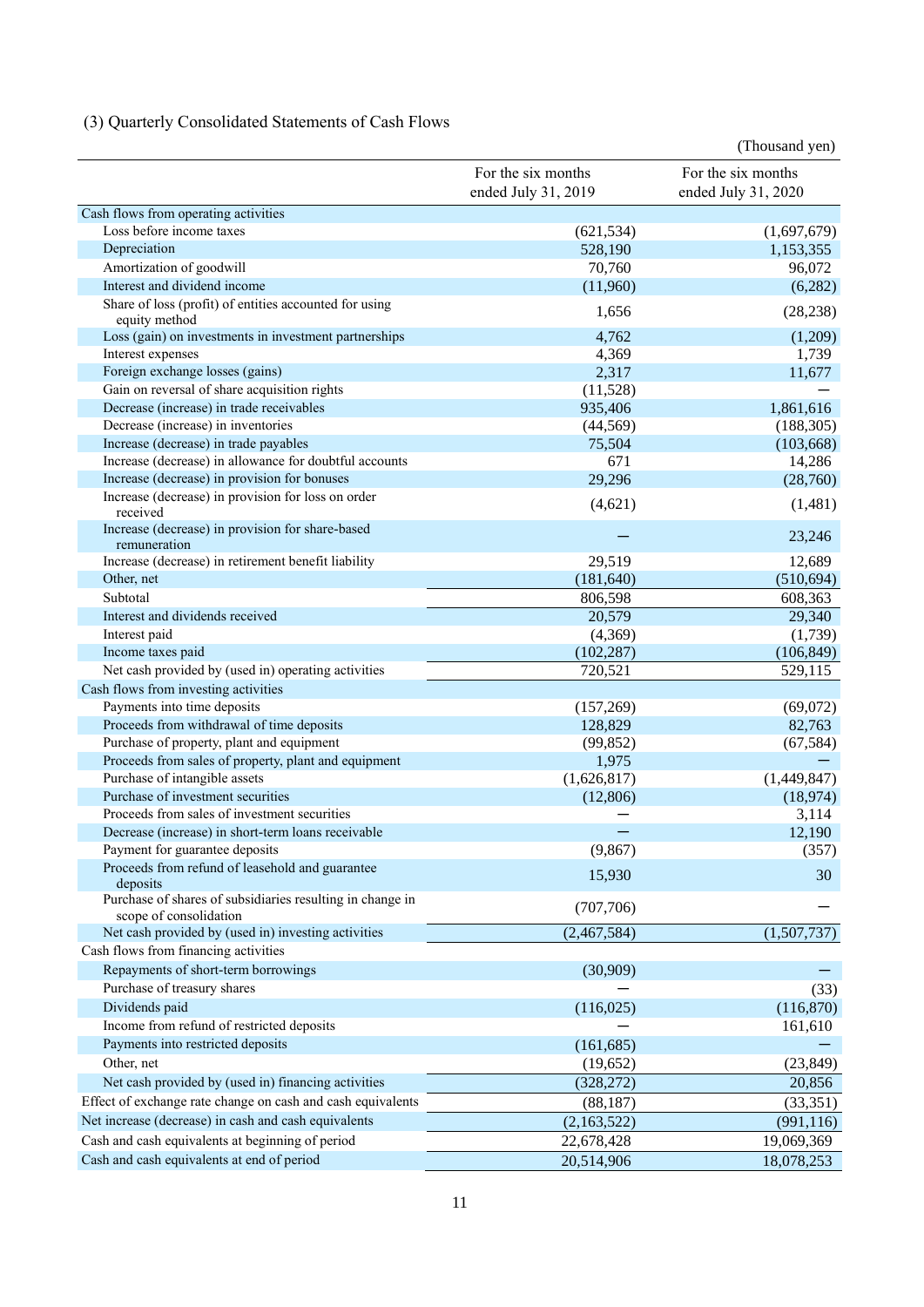(4) Notes to the Quarterly Consolidated Financial Statements

(Notes on Going Concern Assumption)

There is no relevant information.

(Notes in Case of Significant Changes in Shareholders' Equity)

I. For the six months ended July 31, 2019

1. Cash dividends paid

| Resolution                                                              | Class of<br>shares | Total cash<br>dividends | Dividend<br>per share | Record date         | Effective date    | Dividend<br>resource |
|-------------------------------------------------------------------------|--------------------|-------------------------|-----------------------|---------------------|-------------------|----------------------|
| April 17, 2019<br><b>Ordinary General</b><br>Meeting of<br>Shareholders | Common<br>stock    | $¥117,875$ thousand     | ¥3                    | January 31,<br>2019 | April 18,<br>2019 | Retained<br>earnings |

(Note) The total amount of dividends based on the resolution of the Ordinary General Meeting of Shareholders held on April 17, 2019 includes ¥1,746 thousand in dividends on the Company's shares held by the Employee Stock Ownership Plan (J-ESOP) in accordance with the Stock Payment Regulations.

2. Dividends for which the record date falls within the consolidated six months under review, but the effective date is subsequent to that period

There is no relevant information.

3. Significant changes in shareholders' equity

Pursuant to a resolution of the meeting of the Board of Directors held on April 17, 2019, the Company issued new shares as restricted stock compensation on May 16, 2019. As such, during the six months ended July 31, 2019, share capital and capital surplus increased by ¥37,620 thousand and ¥37,620 thousand, respectively.

As a result, share capital and capital surplus amounted to ¥29,424,334 thousand and ¥37,620 thousand, respectively, as of the end of the consolidated six months under review.

- II. For the six months ended July 31, 2020
	- 1. Cash dividends paid

| Resolution                                                                     | Class of<br>shares | Total cash<br>dividends                | Dividend<br>per share | Record date         | Effective date    | Dividend<br>resource |
|--------------------------------------------------------------------------------|--------------------|----------------------------------------|-----------------------|---------------------|-------------------|----------------------|
| April 22, 2020<br><b>Ordinary General</b><br>Meeting of<br><b>Shareholders</b> | Common<br>stock    | $\text{\textsterling}118,123$ thousand | ¥3                    | January 31,<br>2020 | April 23,<br>2020 | Retained<br>earnings |

(Note) The total amount of dividends based on the resolution of the Ordinary General Meeting of Shareholders held on April 22, 2020 includes ¥1,746 thousand in dividends on the Company's shares held by the Employee Stock Ownership Plan (J-ESOP) in accordance with the Stock Payment Regulations.

2. Dividends for which the record date falls within the consolidated six months under review, but the effective date is subsequent to that period

There is no relevant information.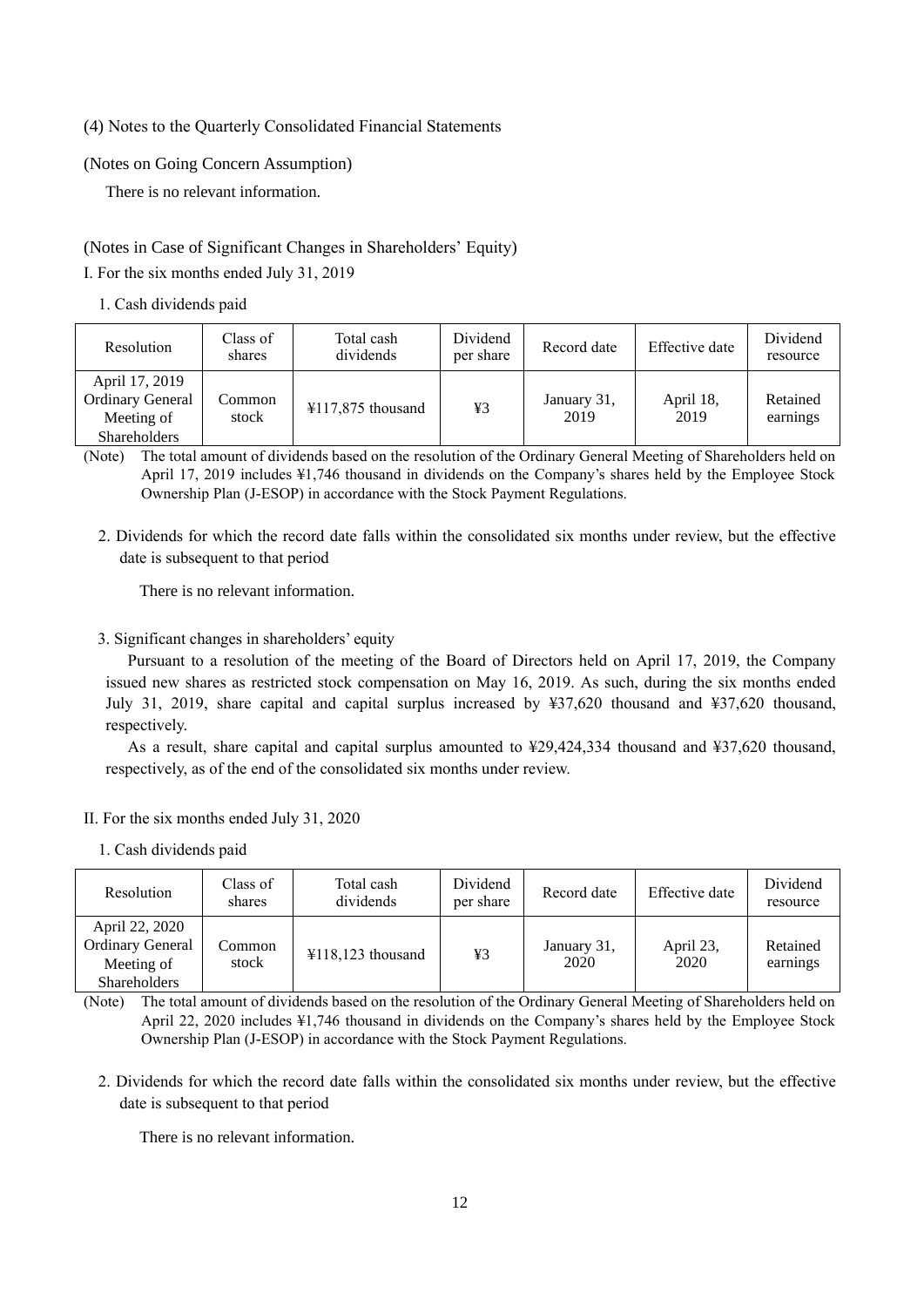### 3. Significant changes in shareholders' equity

Pursuant to a resolution of the meeting of the Board of Directors held on April 22, 2020, the Company issued new shares as restricted stock compensation on May 21, 2020. As such, during the six months ended July 31, 2020, share capital and capital surplus increased by ¥48,328 thousand and ¥48,328 thousand, respectively.

As a result, share capital and capital surplus amounted to ¥29,472,663 thousand and ¥85,948 thousand, respectively, as of the end of the consolidated six months under review.

### (Segment Information)

#### [Segment information]

I. For the six months ended July 31, 2019

1. Information on the amounts of net sales and profit or loss by reportable segment

| (Thousand yen)                               |                             |                                                   |                                   |            |                          |                                                                                      |  |
|----------------------------------------------|-----------------------------|---------------------------------------------------|-----------------------------------|------------|--------------------------|--------------------------------------------------------------------------------------|--|
|                                              | Domestic<br><b>Business</b> | Reportable segment<br>Overseas<br><b>Business</b> | <b>Network</b><br><b>Business</b> | Total      | Adjustment<br>(Note) $1$ | Amount<br>recorded in<br>Quarterly<br>Consolidated<br>Financial<br><b>Statements</b> |  |
|                                              |                             |                                                   |                                   |            |                          | (Note) 2                                                                             |  |
| Net sales<br>Net sales to external customers | 2,468,914                   | 297,330                                           | 819,226                           | 3,585,470  | $\overline{\phantom{m}}$ | 3,585,470                                                                            |  |
| Inter-segment net sales or                   |                             |                                                   |                                   |            |                          |                                                                                      |  |
| transfers                                    | 5,600                       | 85,106                                            |                                   | 90,707     | (90, 707)                |                                                                                      |  |
| Total                                        | 2,474,515                   | 382,436                                           | 819,226                           | 3,676,177  | (90, 707)                | 3,585,470                                                                            |  |
| Segment loss                                 | (49, 657)                   | (164, 451)                                        | (479, 423)                        | (693, 532) | (4,030)                  | (697, 562)                                                                           |  |

(Notes)

1. The ¥(4,030) thousand adjustment for segment loss comprises the elimination of inter-segment transactions.

2. Segment loss was adjusted based on operating loss reported in the quarterly consolidated statements of income.

3. Segment loss is stated as the figures that have factored in significant revisions to amounts of acquisition cost initially allocated by applying provisional accounting treatment as stated under "Notes (Business Combinations)."

2. Information on impairment loss on non-current assets, or goodwill by reportable segment

(Significant Changes in Amount of Goodwill)

During the consolidated six months under review, goodwill was assigned to the Overseas Business because the Company included NetRange MMH GmbH and one consolidated subsidiary in the scope of consolidation, upon having acquired an equity interest in those entities.